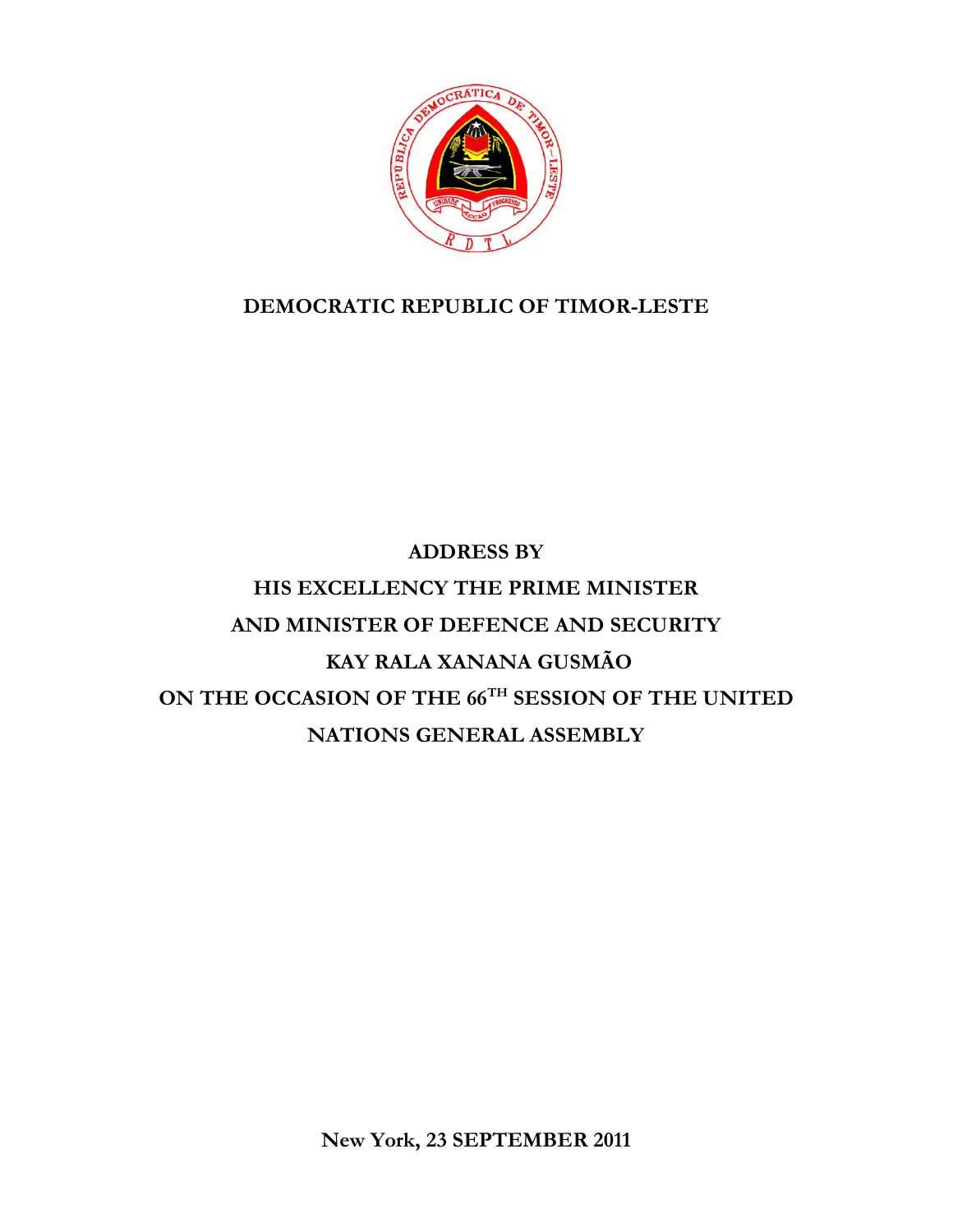Your Excellency President of the General Assembly Your Excellency the Secretary-General Excellencies Ladies and Gentlemen

It is a great pleasure for me to be back at the United Nations Headquarters. Last February, I had the honour of taking part in the Security Council meeting, where I took the opportunity to thank the permanent members and all other nations that have been part of the Council for the generosity and care that have always been present in the resolutions on Timor-Leste.

Today, on behalf of the people of Timor-Leste, I want to take this opportunity to thank all members of this forum for the support they have given to Timor-Leste in the promotion of peace and security and in the building of our national institutions.

I am pleased to inform the General Assembly that we have come a long way as a people and as a state replacing intolerance with constructive dialogue, and the right to protest with the duty to protest responsibly.

We have taken firm steps away from the difficult circumstances of the past and we have renewed the confidence of the Timorese people in the institutions of the State. As such, we have already endorsed the Joint Transitional Plan for the withdrawal of the United Nations Integrated Mission in Timor-Leste by the end of 2012.

Ladies and Gentlemen,

We are in the last year of the five year mandate of the Coalition Government that I have the honour of leading – the Parliamentary Majority Alliance (AMP) Government that includes five different political parties. Under the Constitution of Timor-Leste, the Government is determined either by the party with the most elected representatives, or by an alliance of parties with a parliamentary majority, as it is the National Parliament that is elected directly by the people and not the government itself.

A government can only be constituted if it is supported by a parliamentary majority. Following the 2007 elections the party with the most parliamentary representatives did not have a majority in its own right so the President of the Republic, after formally meeting with all parties, endorsed a coalition government in order to provide the best opportunity for stable government.

This constitutional option served the best interests of the nation as we were living in a period of great fragility at that time as demonstrated by the instability and violence that were consequences of the 2006 crisis.

 Having inherited an unstable domestic situation the AMP Government focused on restoring peace and stability and resolving the many social and political problems that stemmed from the 2006 crisis and that continued into 2008.

We were determined to put an end to the violent outbreaks that began in 2000 that were repeated every two years as though Timor-Leste was trapped in a vicious cycle of violence.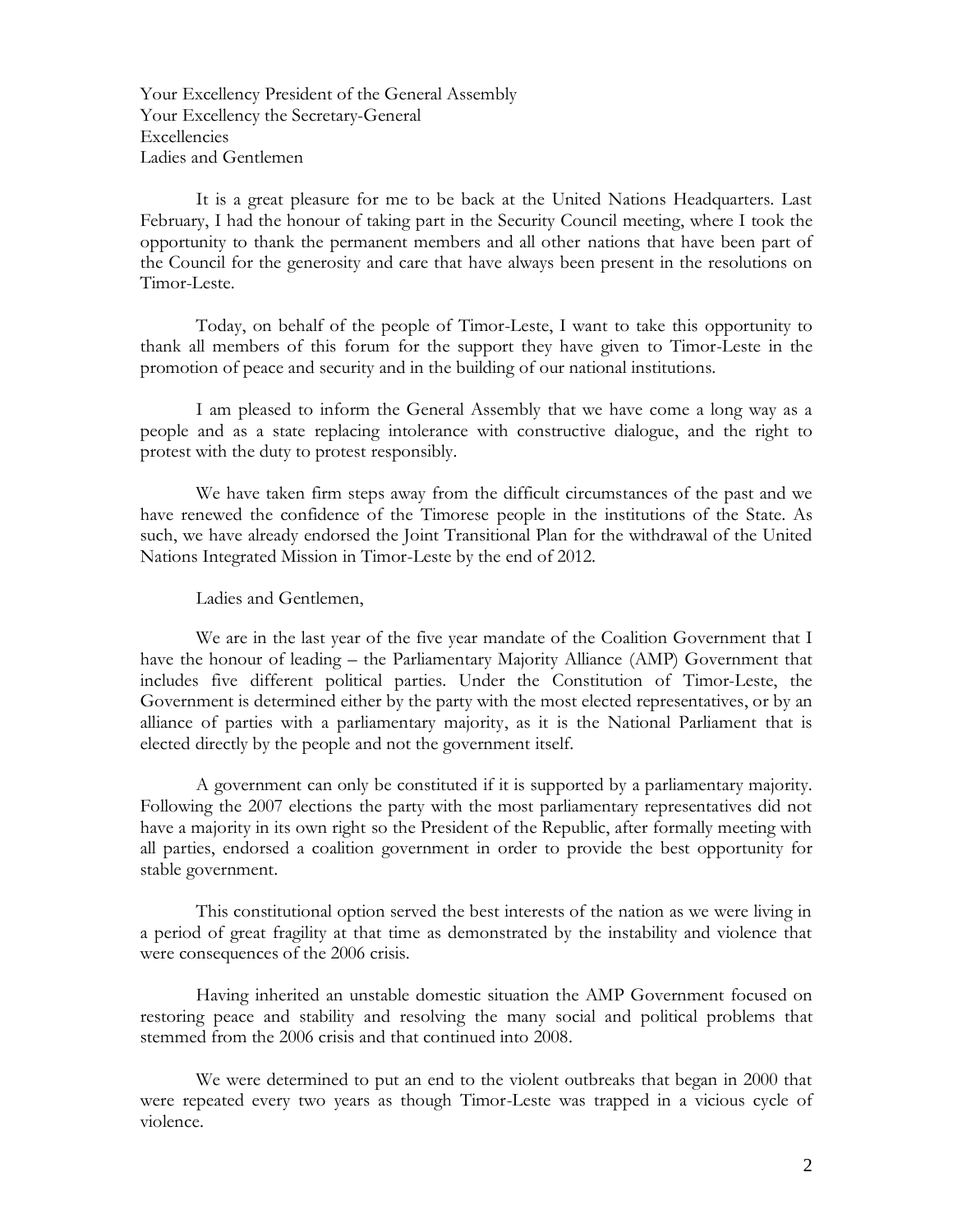The key to breaking the cycle was to acknowledge and to admit that we had failed. We had to address the root causes of our problems and learn to deal with the frailty of our State institutions. Fortunately we were successful in conveying a strong political message about the need for stability.

The AMP Government committed itself to a reform agenda and by governing through dialogue was able to:

- 1. Initiate vital reforms in the defence and security sectors including capacity building and professionalising the police and the defence forces;
- 2. Implement structural reforms in the state administration's management;
- 3. Create systems and structures to ensure good governance, while continuing to support the capacity building in the justice sector;
- 4. Introduce fairer social policies to reduce the imbalance that existed in society, taking into account the physical, moral and psychological damage of a 24-year long war. I am speaking about veterans and the elderly, who sacrificed themselves for our independence and who directly or indirectly have suffered the consequences of a devastating war;
- 5. Encourage structured policies on education, health and agriculture;
- 6. Promote a coherent economic policy throughout Timor-Leste to encourage the fledgling private sector.

In 2009, on the  $10<sup>th</sup>$  Anniversary of the Referendum, the Government launched a new motto 'Goodbye Conflict, Welcome Development'. The people of Timor-Leste embraced this motto wholeheartedly.

Looking forward to the period  $2011 - 2020$  we are confident that we are now truly becoming a more stable and tolerant society that is peaceful by nature. We also have the necessary optimism to initiate a bolder period of development.

Excellencies Ladies and Gentlemen,

Over the last four years we have been strengthening the institutional capacity of our public administration to defend the best interests of the state, to improve public service delivery and to promote good governance.

We have introduced reforms in the area of public finance management and we have created a Civil Service Commission.

We have also created an Anti-Corruption Commission and begun to establish a Chamber of Accounts to promote transparency and accountability in our public accounts.

Earlier this year we launched an on-line Transparency Portal and Procurement Portal, providing access to data that is updated daily on the process of the Timor-Leste State General Budget and its execution. These portals also allow public consultation on advertised public projects.

We have begun to develop the capacity of our private sector by promoting competence, professional honesty and technical skills. Our aim is to transform the private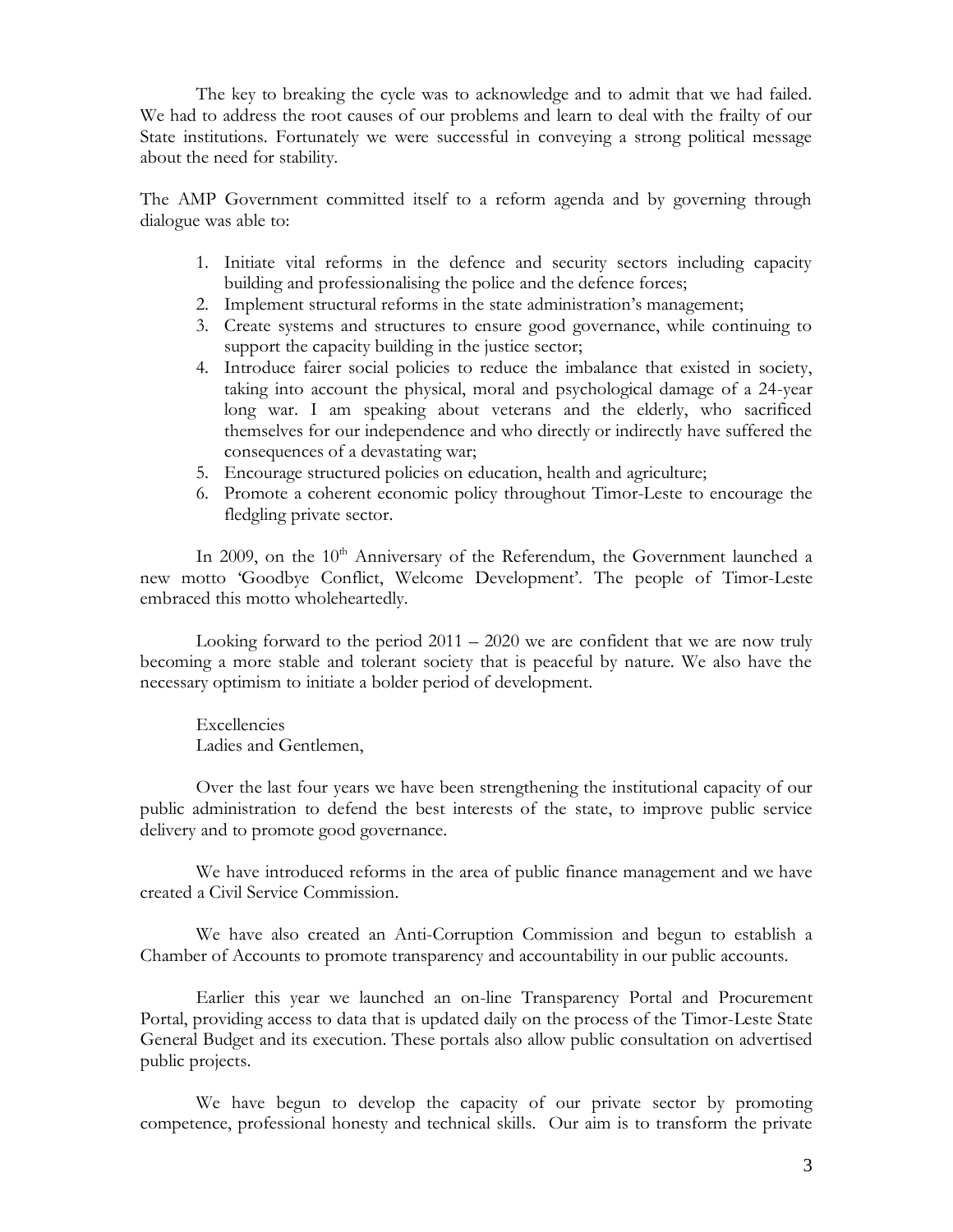sector into a strong Government partner at this crucial period when we are building our country.

Across the country we have invested in agriculture to increase the productivity of the sector, as well as *Local and Decentralized Development Programmes*, focused on minor infrastructure projects to promote employment for young people in rural areas.

These measures have contributed to our economic growth and helped create jobs in the capital, Dili, and in rural areas and they have encouraged confidence in our state institutions and led to a spirit of optimism that has contributed to a change in mindset.

Ladies and Gentlemen,

Timor-Leste is a country blessed with great natural wealth, which means that we have the financial capacity to improve the living conditions of our people. However, we know that countries rich in natural resources often perform below their economic potential and that they are more vulnerable to conflict and more susceptible to bad governance.

As such, transparency and good governance, which are essential in any country, become even more imperative for countries that are rich in natural resources. Currently, the Timor-Leste Petroleum Fund of Timor-Leste has a balance of \$8.9 billion. We are the first country in Asia, and the third in the world, to be compliant with the Extractive Industries Transparency Initiative.

As a result of our good governance and prudent use of revenue, Timor-Leste has had double-digit growth in the last few of years. We believe that we are on the path to maintain this growth and we are confident that the institutions we have established to support the Fund will become stronger ensuring responsiveness and greater quality of work and execution.

We will diversify the investment of our petroleum fund equally in bonds and equities to guarantee long term sustainability so that future generations will benefit in the same way as the current post-war generation.

Having achieved our goal of stability, we were in a position to prepare a 20-year Strategic Development Plan that would substitute the annual plan for each fiscal year.

 The Strategic Development Plan covers three vital areas: social capital, infrastructure and economic development. In terms of economic development we are focused on three strategic industry sectors – the hydrocarbon industry, the agriculture sector and tourism. We want to shift from an oil dependent economy to a non-oil dependent economy.

The strategies and actions set out in the Plan aim to transform Timor-Leste from a low-income country to an upper middle income country, with a healthy, well educated and safe population that is prosperous and self-sufficient in terms of food by 2030.

This new paradigm requires public investment in infrastructure and services and a dynamic private sector.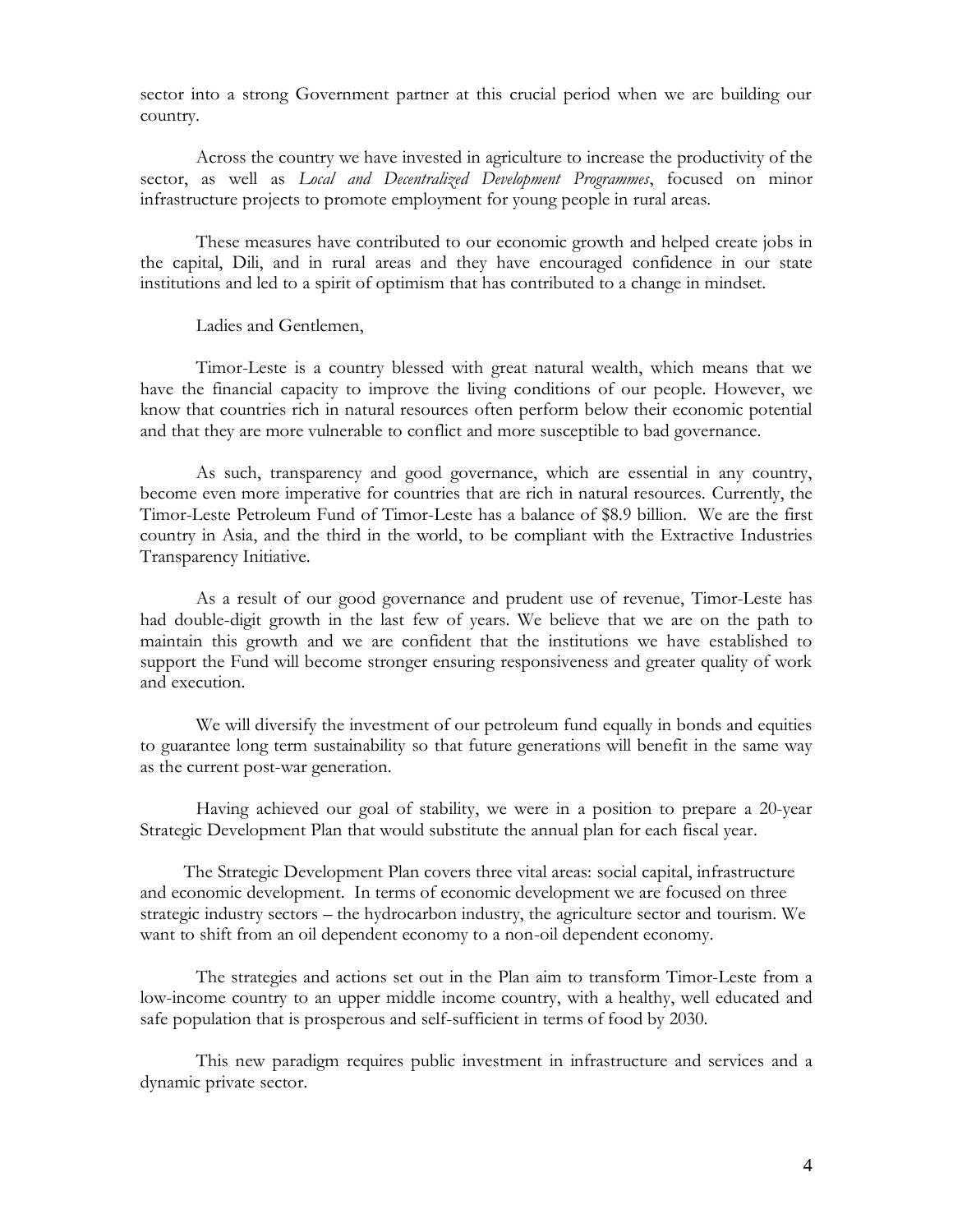Many emerging economies, particularly in the Asian region have been growing, despite the serious international financial crisis.

Mr. President Excellencies Ladies and Gentlemen,

Next year will be very important for us to consolidate our State building process and to affirm ourselves as a sovereign, tolerant and democratic Nation. In 2012 we will hold presidential and legislative elections – the third democratic elections in Timor-Leste - which I am confident will be conducted peacefully.

Next year we will also celebrate vital historic dates that connect us to the more recent past of the struggle for independence and to the older roots that make us unique within the region and the world. In addition to celebrating the  $10<sup>th</sup>$  Anniversary of the Restoration of the Independence, in 2012 we will celebrate the centenary of the Manufahi Revolt and the 500 year anniversary of the arrival of the first Portuguese navigators in Timor-Leste.

I would like to take this opportunity to invite you all to take part in these celebrations, in the same spirit of thanks and solidarity that we extended the invitation to our independence celebrations on 20 May 2002. After all, we were not alone on that important date and we continue to benefit from the generosity and support of nations throughout the world, as we pursue the challenge of nation building.

We are pleased to continue to strengthen and to expand our ties of solidarity with friendly countries from various continents with different stories, different beliefs and different ethnicities.

We are trying to be more active in our region and in the world, showing that it is possible to leave behind, or to close a period of conflict, even when it was long, and to focus our energy on humanist ideals of political and social tolerance for the dignity and development of all.

This is why we are intent on joining the Association of Southeast Asian Nations - ASEAN. Timor-Leste desires peace and shares the spirit of co-operation that led to the creation of this regional organization.

We are also continuing to build upon our relationships with other friends in Asia and the Pacific, including China, Japan, South Korea, Australia and New Zealand. Timor-Leste is strongly committed as well to our membership of the Community of Portuguese Speaking Countries which is formed by nations and peoples from the four corners of the world. We are observers in the Pacific Islands Forum and we have a good relationship with the European Union, which provides us significant support and assistance.

Next week, I will be conducting an official visit to Portugal. Portugal shares ties with Timor-Leste that go back hundreds of years. Despite being in one of the worst economic and financial crises in its history, exacerbated by the global and European financial crisis, Portugal remains a steadfast partner of Timor-Leste, strengthening its bilateral cooperation in several areas. The first Timorese military personnel are being trained in Portugal to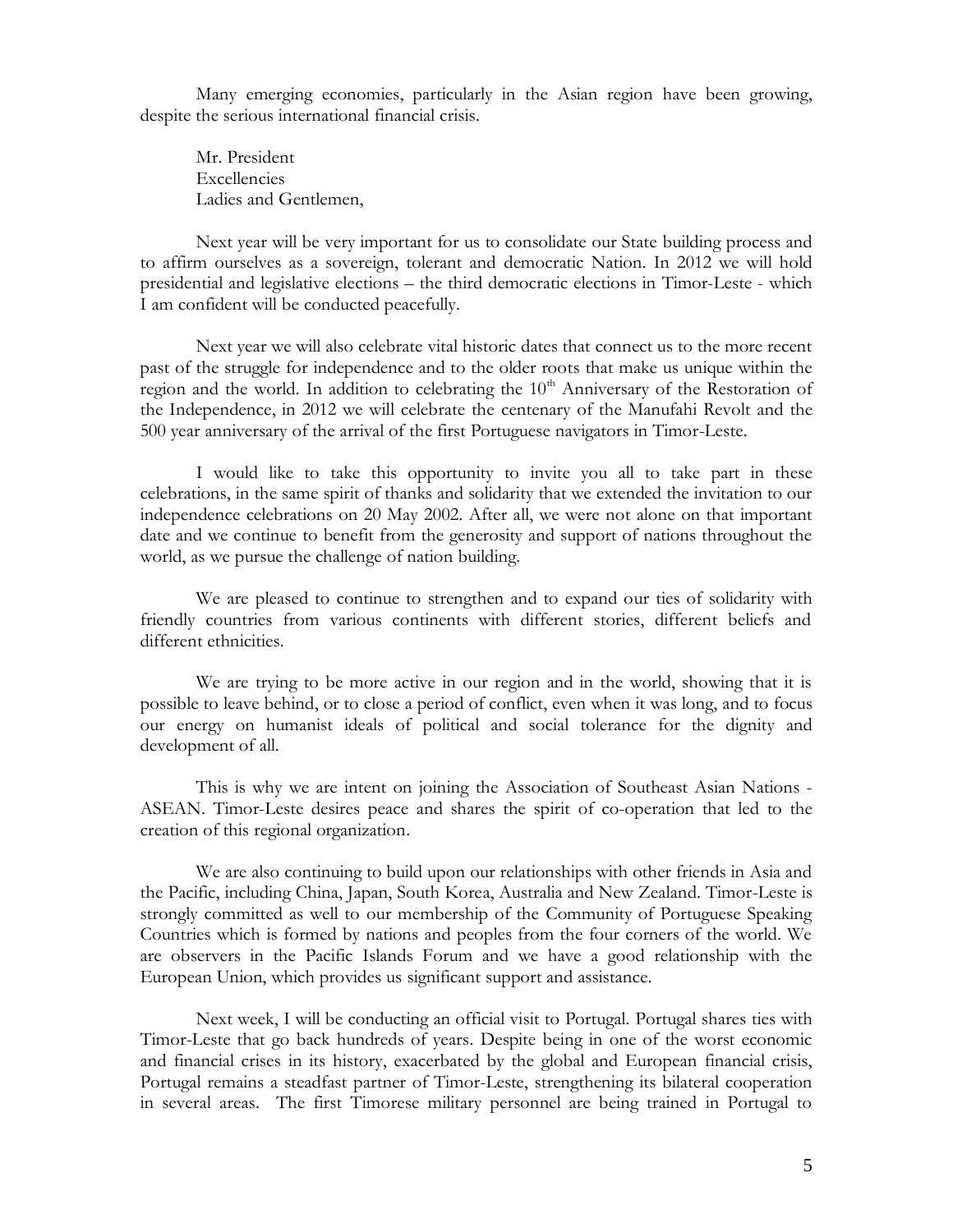integrate into the Portuguese contingent that will participate in the peacekeeping mission in Lebanon under UNIFIL.

Ladies and Gentlemen,

Timor-Leste is part of 50 States classified as "Least Developed Countries", or "LDCs" for short. We are also called 'fragile States'. This classification as fragile States results from institutional, political, economic, social and other factors.

 In April last year we had the honour of hosting an International Dialogue in Dili on the subject of "Peace building and State building", with the participation of LDCs from the  $g^2 + g^2$ , which is presently chaired by Timor-Leste. It is a forum that allows fragile and postconflict countries to come together and to talk about themselves, to learn from each other's experiences and to create new possibilities for facing the future with determination and optimism. The "g7+" consists of 17 member countries, covering around 350 million people from Africa, Asia, the Caribbean and the Pacific.

The 'g7+' also aims to improve the transparency and efficiency of international aid. It provides member nations with an opportunity for dialogue with each other and the international community about aid programs and aid effectiveness.

It should also be noted that fragile States require a period of transition with greater flexibility in donor funding - a "one size fits all" policy approach can interfere with the individual processes of each country.

Mr. President Excellencies Ladies and Gentlemen,

A High Level Forum on Development Assistance is scheduled to take place next November in Busan, South Korea. In this forum we will evaluate progress made in achieving the Millennium Development Goals (MDGs) and we will set new action frameworks.

Developing countries focus on meeting MDGs every day; however it will be very difficult to meet them by 2015. These countries face daily challenges and difficulties in pursuing objectives to combat mal administration and reduce poverty.

Democracy is a process and not an end in itself. Most of these countries are young democracies and have the arduous task of changing the mindset of their people that has been scarred by conflict. They must also deal with internal and external pressures that prevent them from paying too much attention to a series of "universal" criteria that are too idealized or standardized and not adjusted to the actual situation of those countries.

Understanding the specific circumstances of each developing country and motivating the people to cultivate a spirit of hope and belonging will surely yield more results than forcing situations where receiving countries cannot meet the conditions imposed on them immediately, thereby being put in a situation of moral, psychological, political and financial dependency that does little to help them move towards development.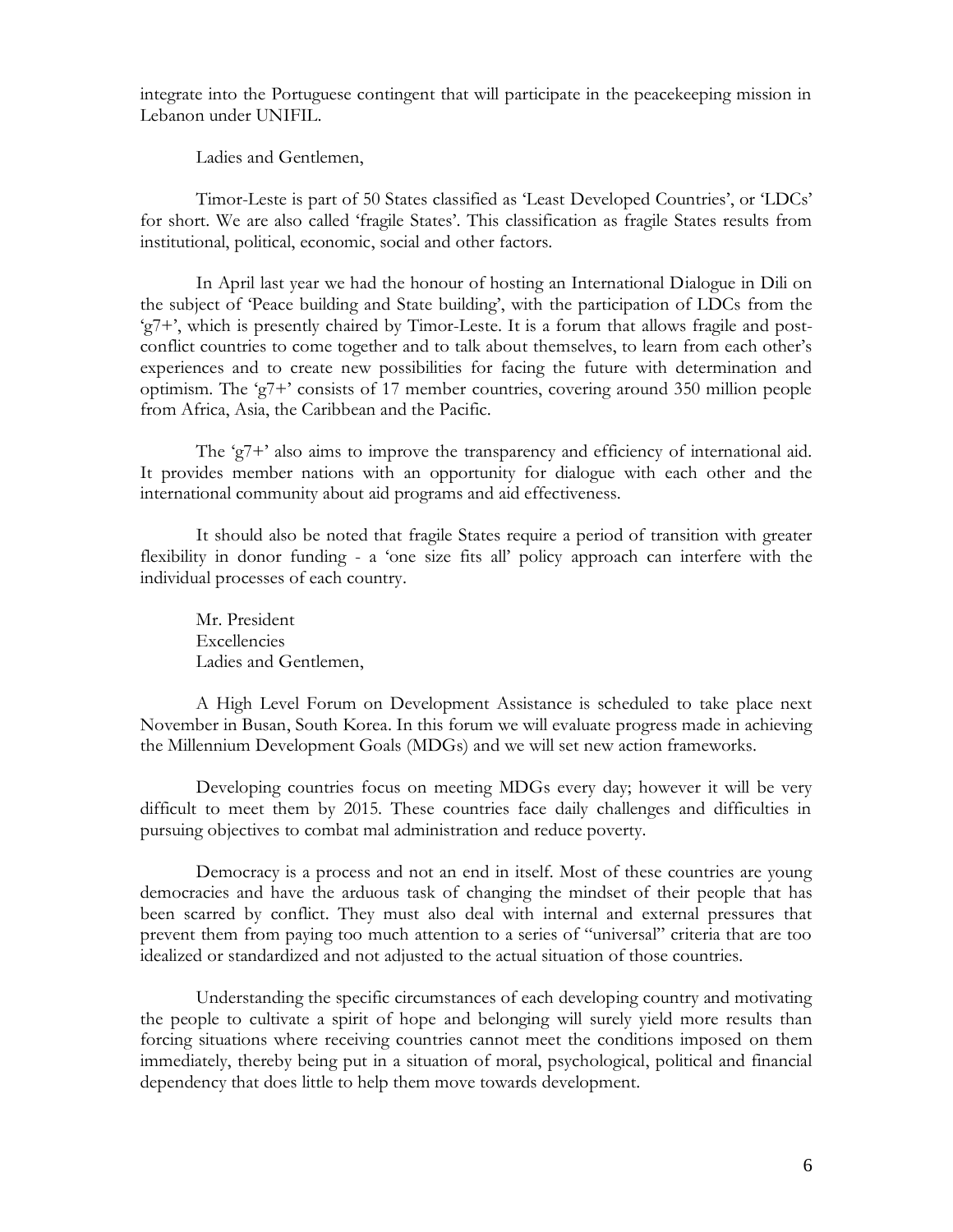It is in this context of balanced and sustained development that I raise the issue of aid effectiveness.

Poor countries also need a message of confidence, since all they hear about is transparency and accountability. Still, the international economic recession proves that the lessons taught by those that have all the power, the knowledge and the money may not always be the best.

Therefore, I believe that we must all change our attitudes – poor countries and donor countries. And, ladies and gentlemen, the UN has a vital role to play here in terms of correcting and adjusting aid to actual and local realities.

We remain divided into North and South, into rich and poor, into westerners and Arabs, into Asian and African, into Muslims and non-Muslims, into Christian and non-Christian. Even today, many of the people who hold or influence power still have a cold war mentality.

We need a new world order that is also political and economic, where conflicts and discord are replaced by dialogue, where democracy is used to give voice to the weak and vulnerable, where aid and solidarity are used appropriately to mitigate the suffering of the people.

We have to give voice to the peoples of the world and listen to their aspirations. Only through dialogue can we fight violence, which causes all kinds of misery. Only through peaceful solutions can we prevent the massive destruction caused by war.

The people of Timor-Leste, who have experienced the pain caused by destruction and violence, hope that their brothers and sisters throughout the world who are suffering today because of conflicts, may find peace.

Peace is not merely the absence of war. Peace, real peace, comes from within - the spirit of peace.

Thus, I appeal to the United States of America to show great spirit and humanity and lift the embargo on Cuba, which has lasted for more than 25 years.

In 1991, I was still in the mountains leading the resistance when the Referendum for the Western Sahara was first proposed; I was in prison in 1995 when Yasser Arafat, Shimon Perez and Yitzak Rabin received the Nobel Peace prize.

Two prominent Timorese citizens also received the Nobel Peace prize and Indonesia accepted the Referendum result, just as North Sudan did.

We hope that the people of Western Sahara and Palestine can find more viable, just and realistic ways to resolve their conflicts which are sadly becoming the oldest conflicts in the world.

We all need to reform our mindsets, attitudes and institutions. We all must start these reforms within our own nations, but I would like to suggest a common challenge: that these reforms begin right here in this building in the headquarters of the United Nations!